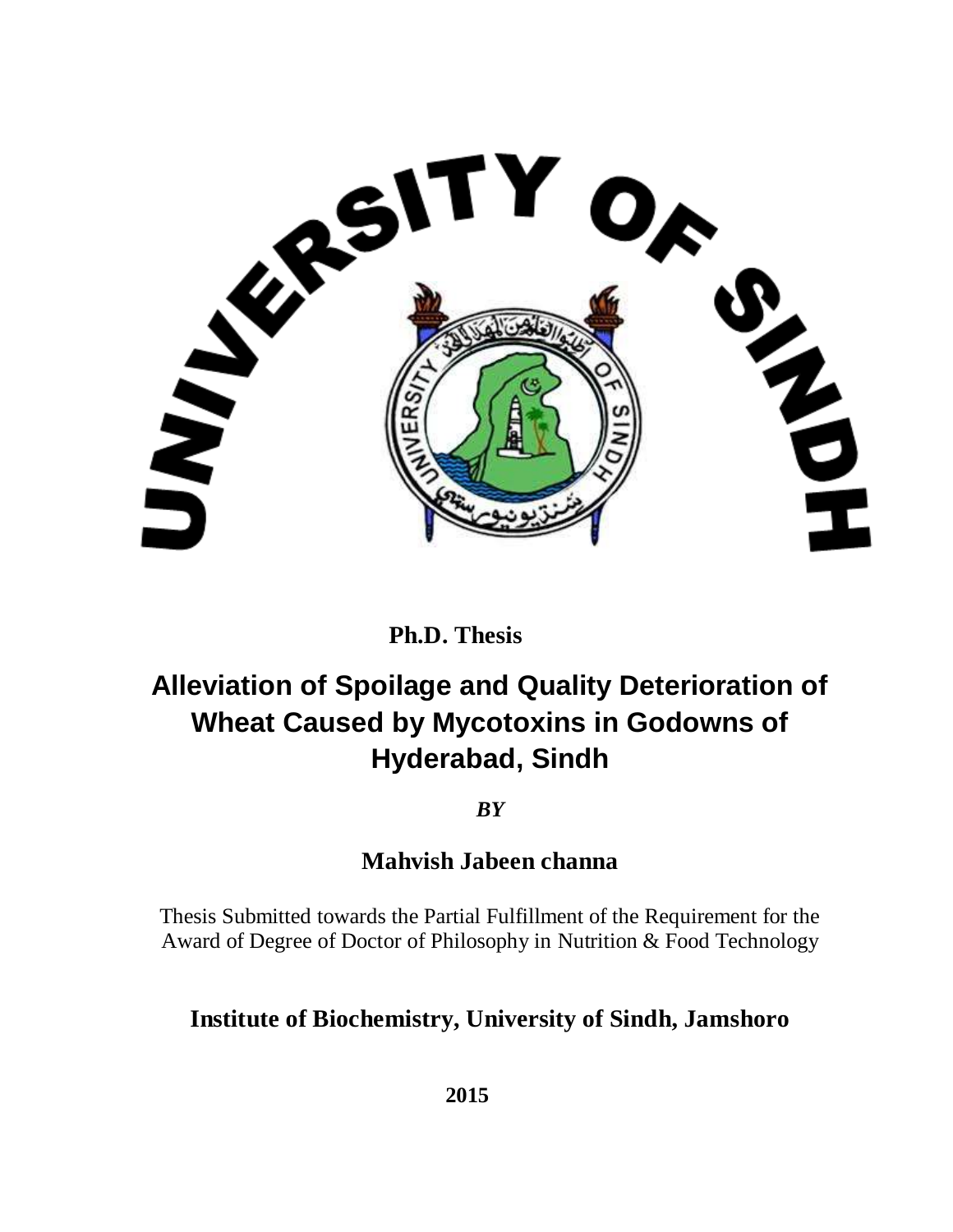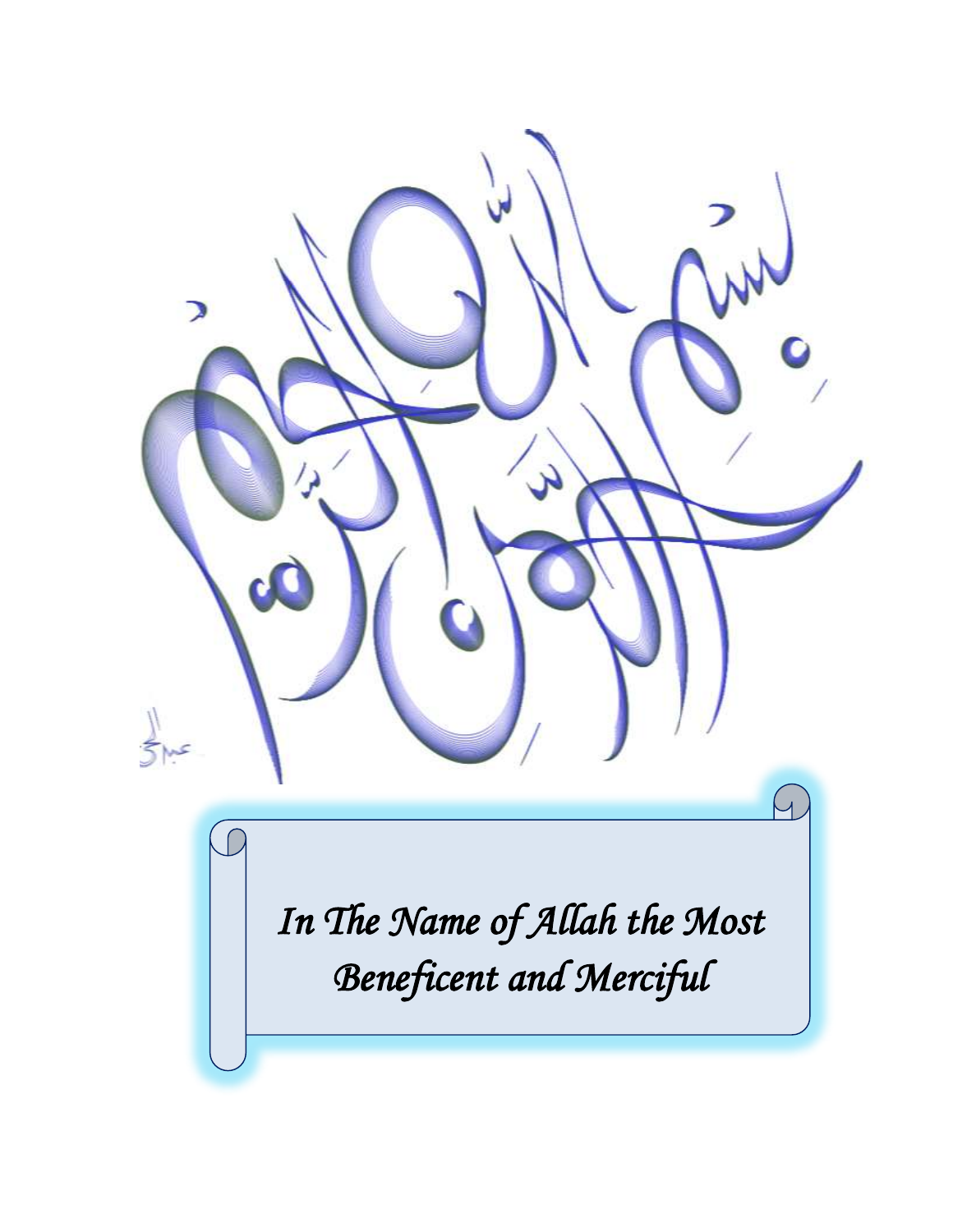### **CERTIFICATE**

This is to certify that Ms. **Mahvish Jabeen channa D/O Muhammad Qasim Channa** has carried out her research work on the topic "**Alleviation of Spoilage and Quality Deterioration of Wheat Caused by Mycotoxins in Godowns of Hyderabad, Sindh**" under our supervision at the laboratory of Institute of Biochemistry, University of Sindh, Jamshoro, Pakistan. The work reported in this thesis is innovative and distinctive. Her dissertation is worthy of presentation to the University of Sindh, Jamshoro, Pakistan for the award of Degree of Doctor of Philosophy in Nutrition and Food Technology.

### **Supervisor**

**PROF. DR. ALLAH BUX GHANGHRO** Director. Institute of Biochemistry, University of Sindh Jamshoro, Sindh.

### **Co- Supervisors**

#### Department of Food Science and Technology, National Center of Excellence in Sindh Agriculture University Tando Jam. Analytical Chemistry, University of Sindh.

#### **PROF. DR. SAGHIR A. SHEIKH PROF. DR. SHAFI M. NIZAMANI**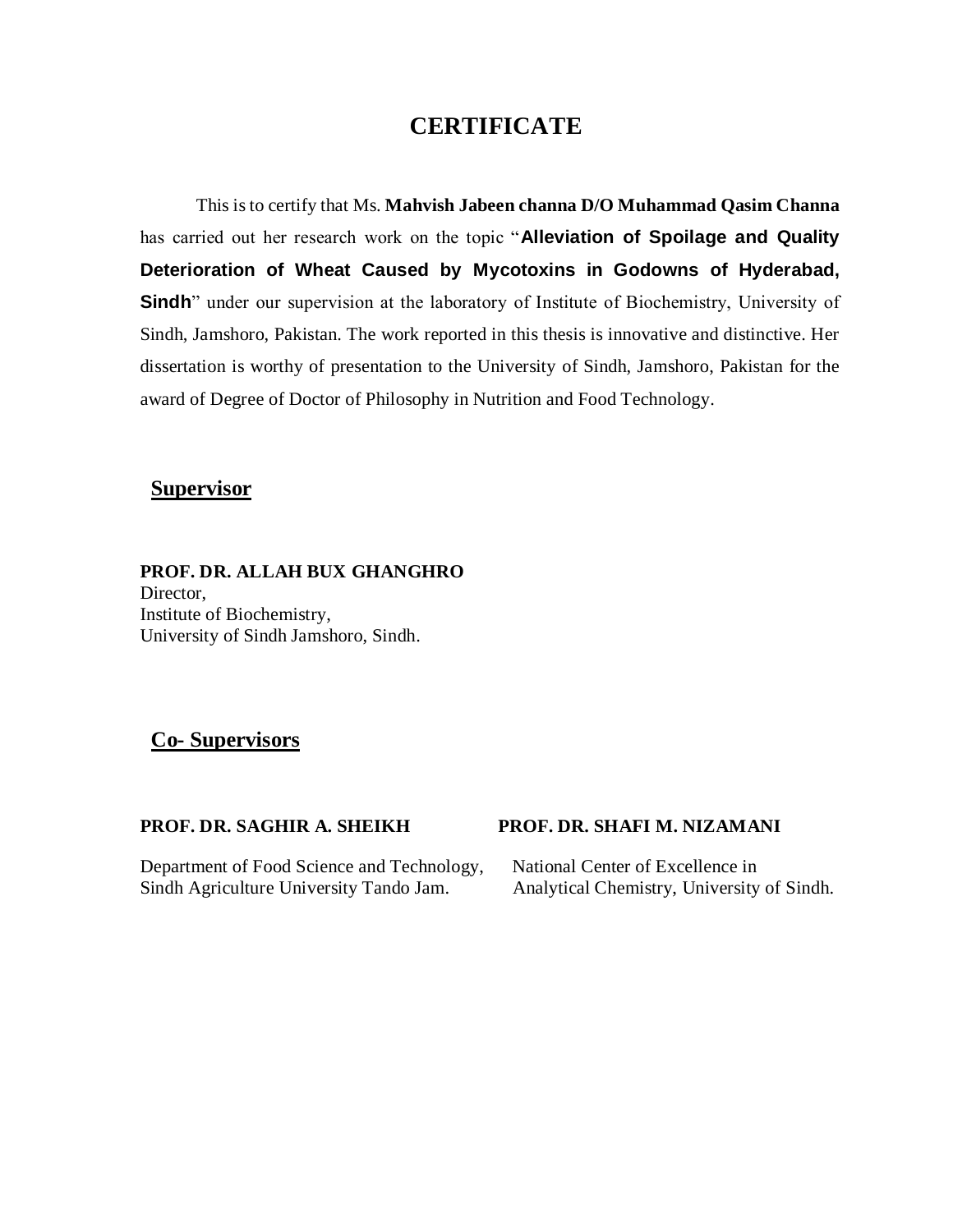## **Alleviation of Spoilage and Quality Deterioration of Wheat Caused by Mycotoxins in Godowns of Hyderabad, Sindh**



## *Ms. Mahvish Jabeen Channa*

## *Institute of Biochemistry, university of Sindh, Jamshoro, Pakistan*

*2015*